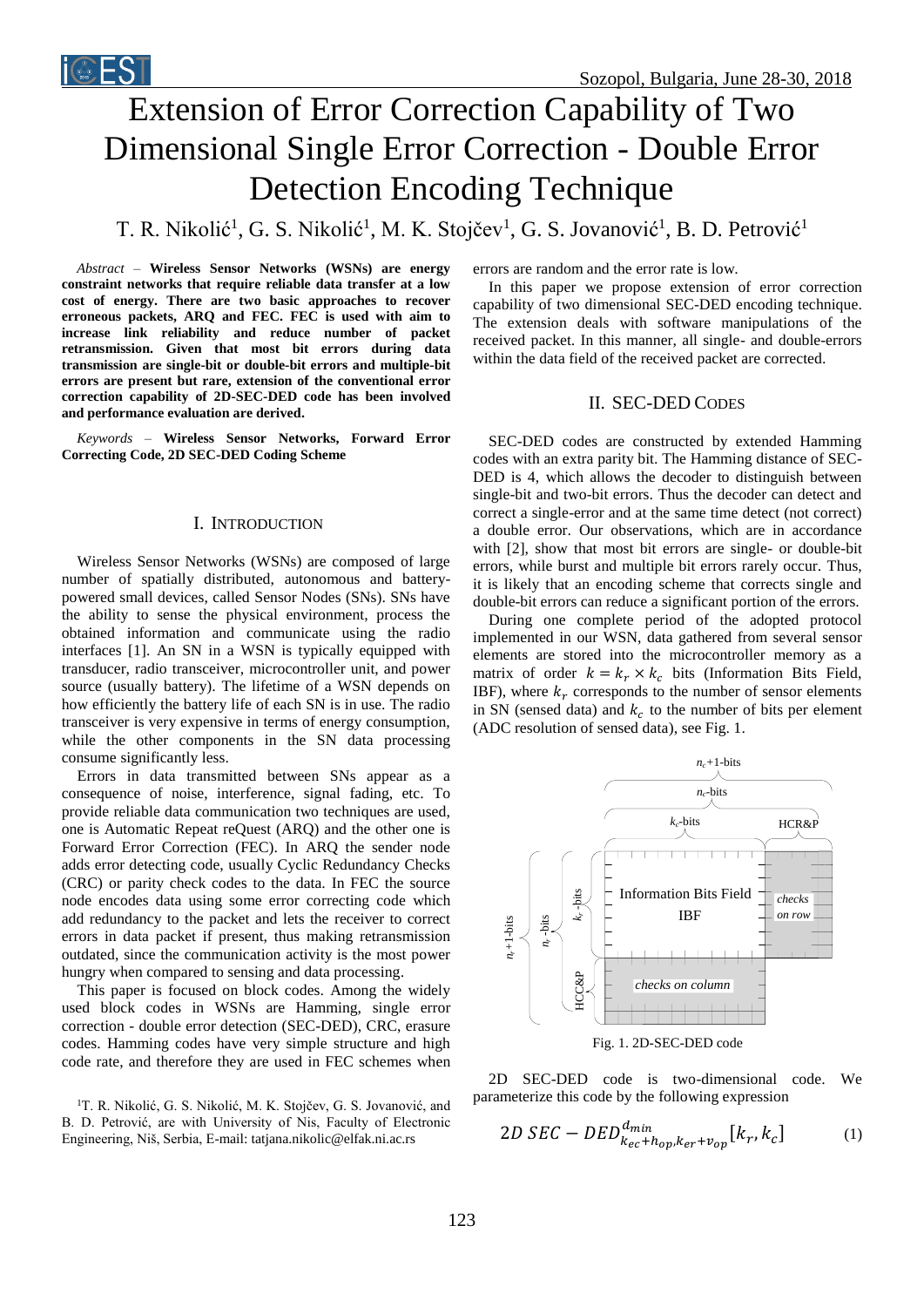

where  $d_{min}$  is the minimal Hamming distance,  $k_{ec}(k_{er})$  is the number of parity check bits per row (column),  $h_{op}(v_{op})$  is the number of overall parity check bits per horizontal (vertical) direction. For more details, related to creating 2D SEC-DED code, the reader can consult Reference [3].

In our solution we use synchronous rendezvous protocol called M-RPLL, which uses identical packet formatting and control mechanisms already described in [4-5], but implements different data encoding (2D-SEC-DED instead of CRC). The format of the control message (RTS, CTS, and ACK/NACK) for M-RPLL is presented in Fig. 2. If we put in expression (1)  $k_r = 1$ ,  $k_c = 11$ ,  $k_{er} = 0$ ,  $k_{ec} = 4$ ,  $h_{op} = 1$ ,  $v_{op} = 0$ , and  $d_{min} = 4$ , the 2D SEC-DED code is transformed into one dimensional (16, 11) SEC-DED perfect code, see Fig. 1. Such encoding scheme employs single error correcting and double error detecting (SEC-DED) for the Data field. The format of the data message DATA is presented in Fig. 3. If we put in expression (1)  $k_r = 11$ ,  $k_c = 11$ ,  $k_{er} =$ 4,  $k_{ec} = 4$ ,  $h_{op} = 1$  and  $v_{op} = 1$ , we obtain (16, 11) SEC-DED perfect code per row and column, thus forming 2D-SEC-DED encoding scheme according to the procedure for generating a systematic code. In our design, 11 sensor elements are installed within the SN ( $k_r = 11$ ), each sensed with 11-bit ADC resolution ( $k_c = 11$ ).

# Sozopol, Bulgaria, June 28-30, 2018 III. ERROR CORRECTION CAPABILITY OF 2D SEC-DED

When conventional 2D SEC-DED error correction method is used [6], the wireless receiver, after accepting the control message, checks the SEC-DED code in two steps. In step 1, the single parity bit (overall parity)  $h_{op}$  is checked. If it is bad, the receiver assumes that 1-bit error occurred, and it uses the other parity bits (Hamming code bits,  $k_{ec}$ ), in step 2, to correct the error, according to the Table I. It may happen, of course, that three or even five bits are bad, but the SEC-DED code cannot detect all such errors. If the  $h_{op}$  is good, then there are either no errors, or two bits are bad. The receiver switches to step 2, where it uses the other parity bits (Hamming code bits,  $k_{ec}$ ), to distinguish between these two cases. Again, there could be four or six bad bits, but this code cannot handle this cases.

To correct single- and double-errors at low latency cost (by software), we extend detecting and correcting processes in the algorithm presented in [3] with additional two macro-steps (Macro-Step\_4 and Macro-Step\_5), see Fig. 4. Each macrostep performs already defined activities, but the number of iterations is increased.



Fig. 3. Format of a data message for M-RPLL using systematic code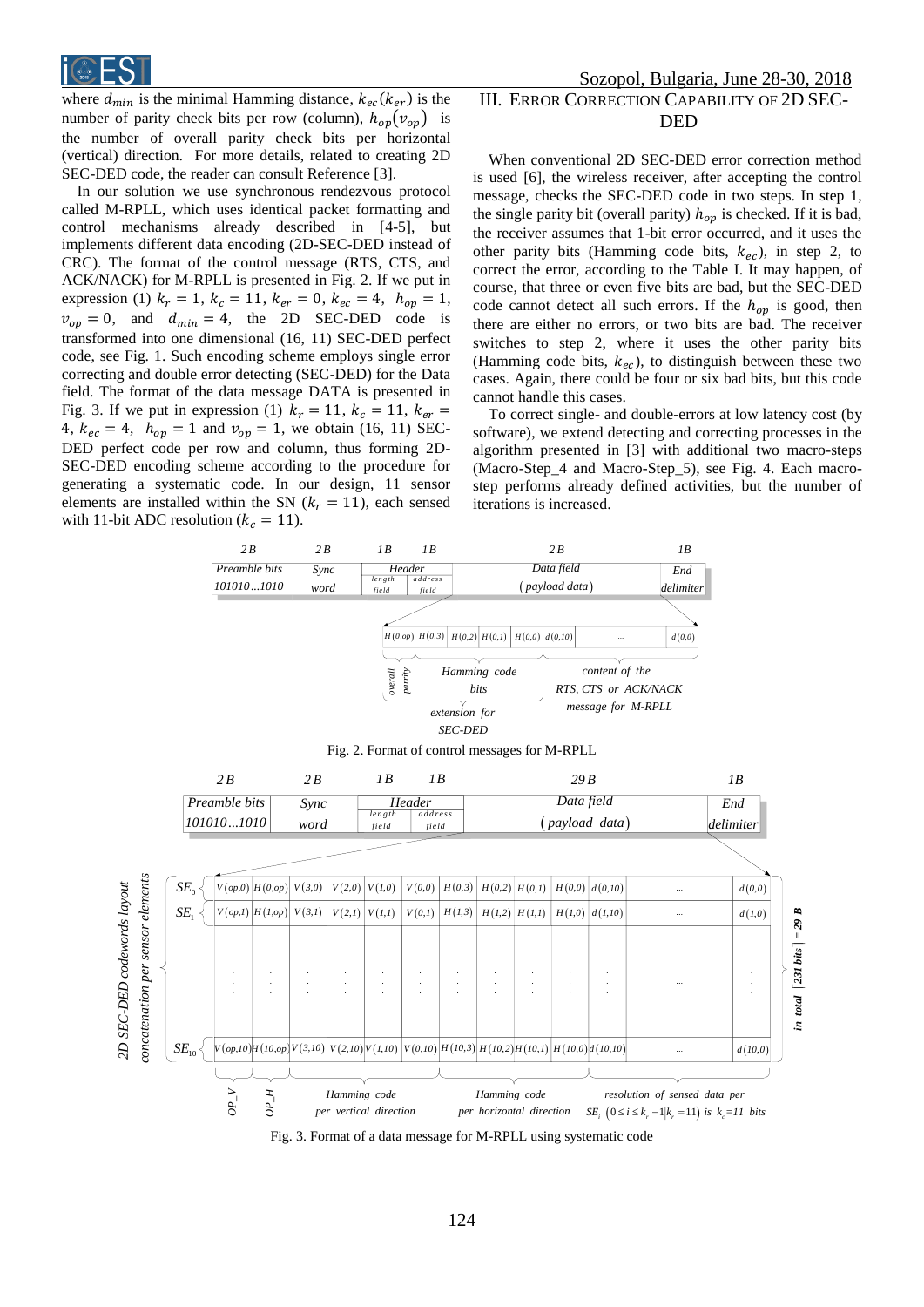

| Syndrome    | Overall<br>Parity | Error<br>Type   | Description                                                   |
|-------------|-------------------|-----------------|---------------------------------------------------------------|
|             |                   | no error        | No error                                                      |
| $\neq 0$    |                   | single<br>error | Correctable (Syndrome)<br>point to incorrect bit<br>position) |
| $_{\neq 0}$ |                   | double<br>error | Not correctable                                               |
|             |                   | parity<br>error | Correctable (Parity<br>error has occurred)                    |

TABLE I ERROR DETECTION FLAGS

By using such procedure the obtained effects are the following: 1) Macro-Step\_1 – error detection based on the syndrome and OP\_H, and single bit error correction per horizontal direction; 2) Macro-Step\_2 – error detection based on the syndrome and OP\_V, and single bit error correction per vertical direction; 3) Macro-Step\_3 – error detection based on the syndrome and OP\_H, and single bit error correction per horizontal direction, again; 4) Macro-Step\_4 – error detection based on the syndrome, OP\_H and OP\_V, and double bit error correction per elements at intersection points in matrix; and 5) Macro-Step\_5 – error detection based on the syndrome and OP\_H/OP\_V, and single bit error correction per horizontal/vertical direction, again.



Fig. 4. Detecting and correcting processes by sensor node (SNi) and

access point (AP)

As can be seen from Fig. 4, the sender  $SN_i$  performs activity specified in Macro-Step\_1, only (deals with error detection and correction of SEC-DED coded messages CTS and ACK/NACK). The AP executes Macro-Step\_1 for RTS message, and activities from Macro-Step\_1 up to Macro-Step\_3 for 2D SEC-DED DATA coded message.

Accordingly, after performing the three aforementioned steps, all single bit errors can be detected and corrected in any row or column. With the analysis carried out, all double errors are only detected but not corrected.

The patterns of possible double errors for a randomly selected data bit sequences, which cannot be corrected with the conventional algorithm (three Macro-Steps), are sketched in Fig. 5. Double bit errors in the IBF field can occur in any row or column, but for easier viewing, the pattern examples are reduced to matrix of order 4x4.

| pattern 1 |   | pattern 2 |  |   | pattern 3 |   |  |   |   |   |  |
|-----------|---|-----------|--|---|-----------|---|--|---|---|---|--|
|           |   | ◠         |  |   |           |   |  |   |   |   |  |
| X         | X |           |  | x | X         |   |  | X | X |   |  |
| X         | X |           |  | X | X         | X |  | X | X |   |  |
|           |   |           |  |   | X         | X |  |   |   | X |  |
|           |   |           |  |   |           |   |  |   |   | Δ |  |

Fig. 5. Possible positions of double errors

Our goal now deals with correction of all detected double bit errors. This is achieved by extending the previous algorithm, i.e. by introducing two additional steps. In Macro-Step 4, firstly the possible positions of all uncorrected multiple errors are determined. They are located in the intersection of those rows and columns of the matrix in which multiple errors are detected. In this way all the positions on which exists an error are detected, but besides them, some positions on which there are no real errors are marked. After that, all bits whose positions were detected as erroneous were inverted. With this bit inversion in any row or column, two real errors are corrected, but a new single error is involved. In accordance with the fact that double errors have a much higher likelihood than triple, we assume that in any row or column there can be two errors, while triple errors are very rare. So we can assume the error that was injected in the Macro-Step 4, of the proposed algorithm, is the third error in the order. Bearing in mind that some correct data bits have been inverted in this step, the values of these bits must be restored to old correct values. Therefore, to remedy this fault, we introduce Macro-Step\_5, as additional. The conducted processing of this step is equivalent to Macro-Step\_1 or Macro-Step\_2 because the newly injected single bit errors can be corrected per horizontal or vertical direction.

#### IV. SIMULATION RESULTS

For data encoding, injecting, detecting and correcting errors during data transmission, a software simulation model, created in MATLAB, was used. Error-free, single- and double-/multiple- errors within a data field where injected by the MATLAB *randerr* function by using Binomial probability model for BER (bit error rate) as parameter. Let note that the most appropriate probability model of bit error from data/computer communication and networking point of view is the Binomial probability model [7]. In essence the Binomial function deals with integer valued discrete function and therefore it is appropriate model of bit error. Probability *P*(*i*,*m*) that there are *i* errors in a code or message of size *m*  $(i \leq m)$  is given by a binomial frequency function, defined as: